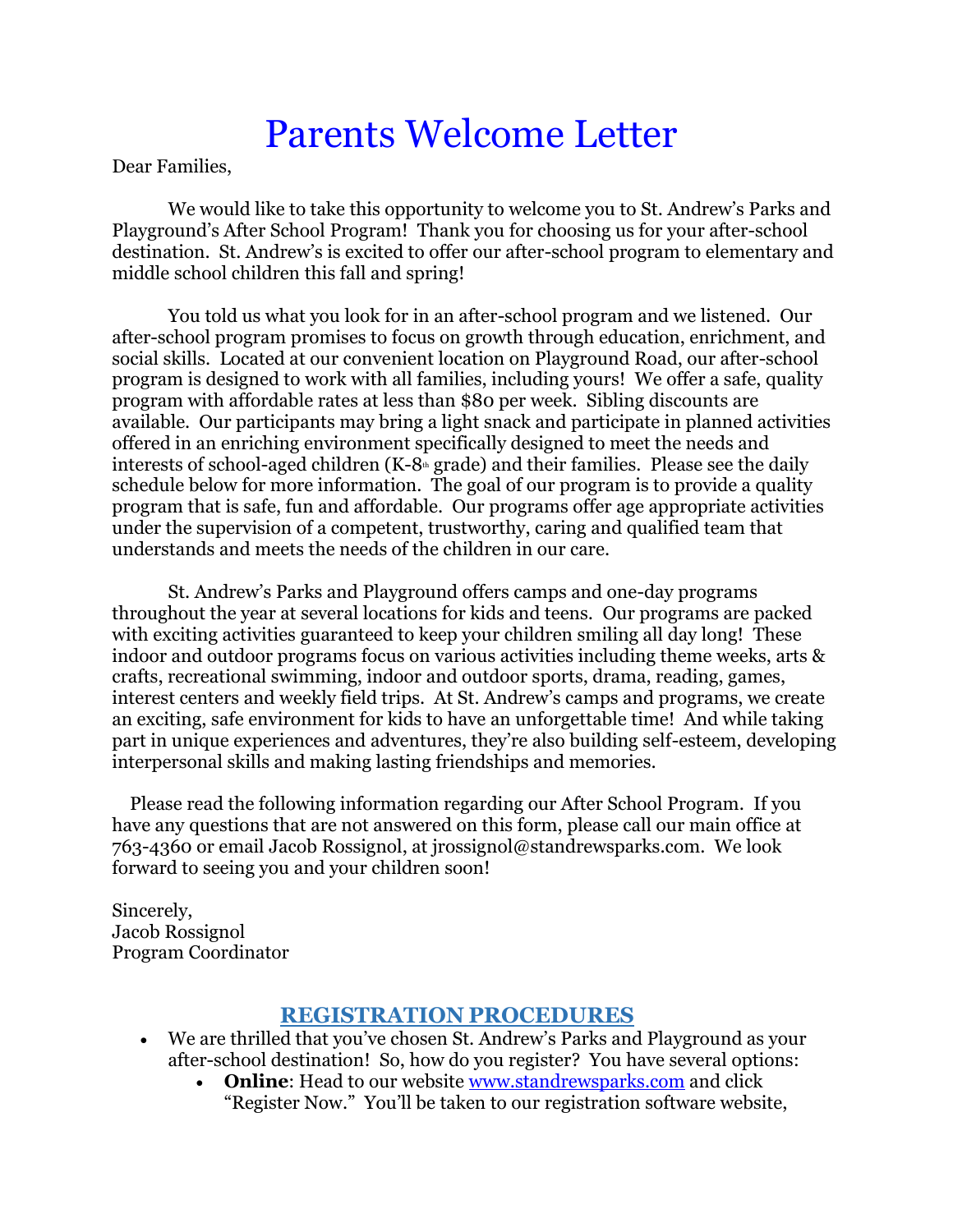eTrak. If you haven't already done so, you'll need to create an account for your family. You start this process by first creating an account for yourself (as the responsible person) and then for each person in your family. \*IMPORTANT\* Children must have their school and grade for the year in their profile.

- **IMPORTANT: If you have done ANY program or sport with St. Andrew's (including memberships at FFP) but have not yet created an account online (or may have forgotten) then you are already in our system and should select "forgot password" upon arrival to the registration website. This will prevent duplicate accounts for the same person/family.**
- After creating accounts for yourself and your family, on the left-hand side of the page, click "after school programs". You can choose to register for every month or for select months.
- **In Person**: You can also register in person at our administrative offices at 1095 Playground Road between the hours of 8:30 and 5:30 Monday – Friday or at St. Andrew's Family Fitness Plus located at 1642 Sam Rittenburg Blvd.
- We do not accept registrations over the phone for our after school program.

# **ARRIVAL AND DISMISSAL EXPECTATIONS**

- The drop-off and pick-up location for our After-School Program is at the gymnasium located at 1095 Playground Road.
- Children attending the following schools will ride the school bus to our Playground location every afternoon. Counselors will be awaiting their arrival at the drop off location. The school bus routes will be announced at the end of July. Parents are required to sign their child up for the specified bus route. **The following schools will ride the school bus to Playground Road:**
	- CE Williams Middle School
	- St. Andrew's Math and Science
	- Ashley River Creative Arts Elementary
	- Buist Academy/Memminger
- Children who attend a school other than the above-mentioned schools (in the West Ashley area) will be picked up from school in a St. Andrew's vehicle. We will notify each participant whether he/she will need to be registered as a school bus rider or a daycare bus rider at school. These schools are:
	- Drayton Hall Elementary-Aftercare Rider: St. Andrews Parks and Playground
	- Stono Elementary- Day Care Rider: St. Andrews Parks and Playground
	- Springfield Elementary-Day Care Rider: St. Andrews Parks and Playground
	- Oakland Elementary- Day Care Rider: St. Andrews Parks and Playground
	- Montessori Community School-Inform Teacher: Day Care Rider: St. Andrews Parks and Playground
	- West Ashley Advanced Studies-Meet at teacher parking lot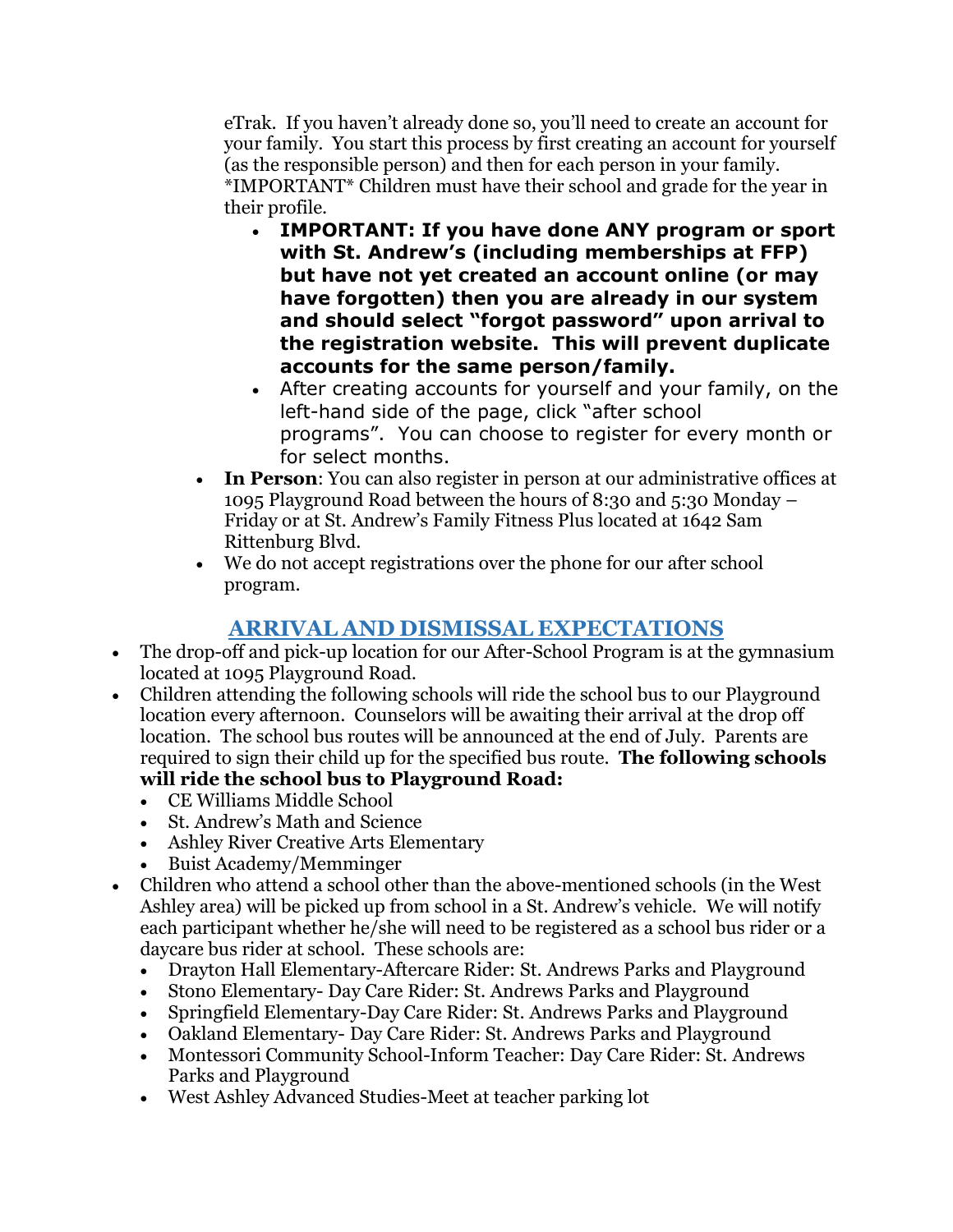• Orange Grove Charter Middle School-Meet at Car Rider Dismissal

## **ITEMS NEEDED DAILY**

- Snack is NOT provided.
- We recommend you send your student(s) their own snacks.
- Comfortable clothing, including sneakers/tennis shoes and socks, are recommended. Please keep in mind that your child may participate in physical activities that include running. Therefore, we recommend sneakers.
- *If your child needs to take any medications during after school hours, the medication must be brought in the original prescription bottle with your child's name and dosage clearly marked.* Parents must give appropriate information and instructions when registering and must speak with the Director and/or a counselor about medication.
- **All personal belongings, including jackets, lunch boxes, backpacks, etc. should be clearly labeled to help avoid loss**. The Lost and Found is located at the entrance in case your child does lose something. Lost and found will be disposed of monthly. Please note that children are not permitted to bring any items to after care (such as Game Boys, trading cards, etc.) that they are not allowed to bring during the regular school day. SAPP cannot be responsible for any lost, damaged or stolen belongings.e

## **FEE INFORMATION/SCHEDULE OF PAYMENTS**

The Afterschool program is offered weekly

- Weekly payments are due before the start of the program on **Monday** morning (no later than 12:00 noon). You will be required to register your child(ren) on a weekly basis
	- **Please note that the payment period does not include specialty camps such as winter and spring break nor does it include teacher workdays.**
	- Early dismissal days are included in the after-school price.
	- Payments may be made by check, cash, or card. Checks should be made out to "SAPP" or "St. Andrew's Parks and Playground".
	- If a check is returned, SAPP must be reimbursed for all charges, including the return check fee, or your child may be dropped from our enrollment.
	- Children enrolled in the program that are not in attendance and miss days during the month due to illness or other reasons must still pay for the entire week. Refunds are given on a case by case basis.
	- All payments must be made in advance prior to the start of the attendance period.
	- If payment is made late, your child may be dropped from our enrollment.
	- No child may attend the after-school program if not registered for the week

# **SCHOLARSHIP INFORMATION**

• St. Andrew's Parks and Playground offers full and partial recreational scholarships based on financial need. Applicants must complete an official scholarship application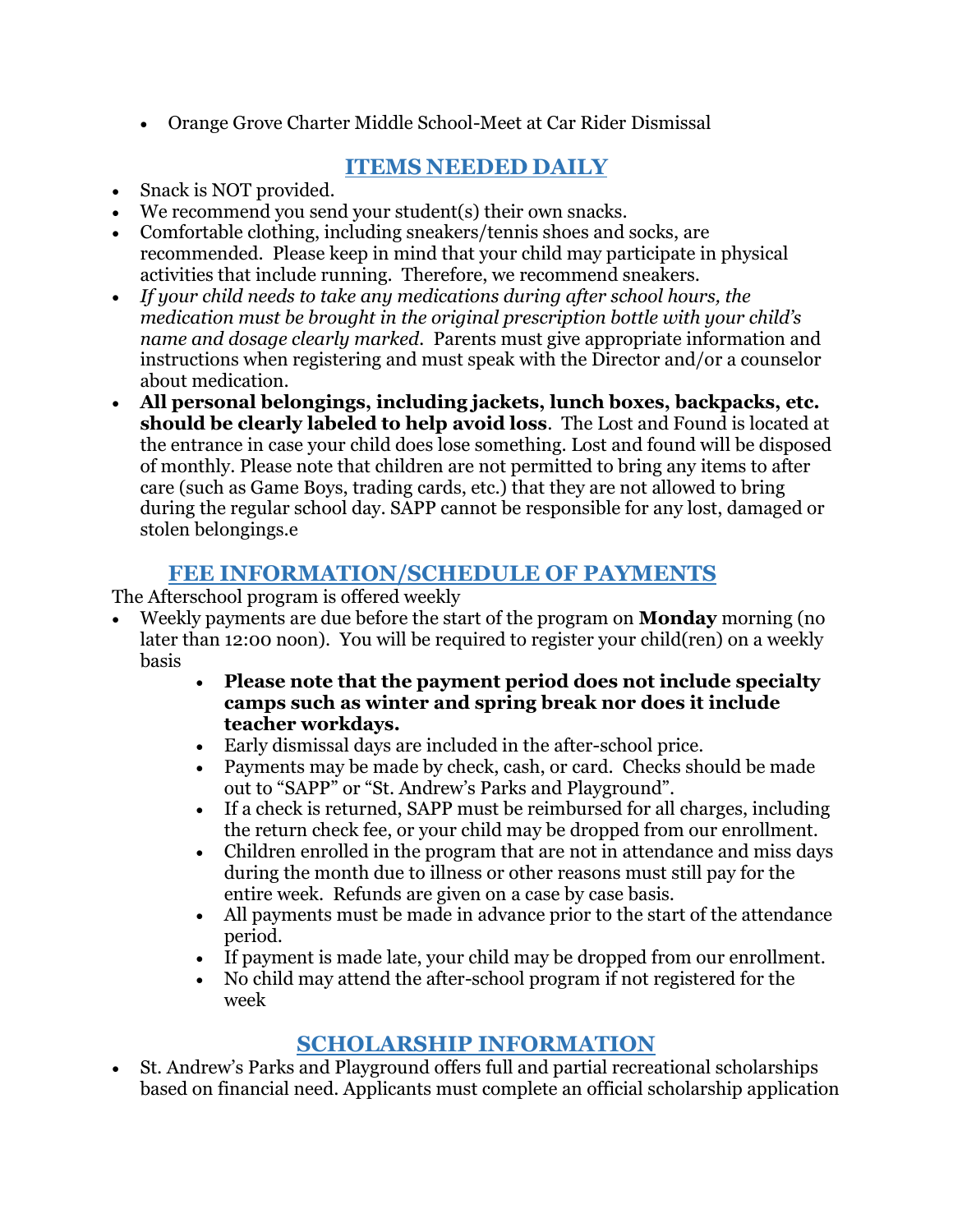form four weeks prior to the registration deadline for the program they wish to attend.

- Children 18 and under who meet all requirements for the program they wish to attend and who qualify for the Federal Free Lunch program and/or the 2006 Department of Health and Human Services Poverty Guidelines. St. Andrew's Public Service District (PSD) residents will receive preference for all scholarships.
- In cases where insufficient funds exist to cover all eligible applicants, other considerations such as medical bills, number of other dependent children in the household, and annual income will be taken into account to determine scholarship recipients.
- Forms are available at the Parks and Playground office or at [St. Andrew's Family](http://www.standrewsfitness.com/)  [Fitness Plus](http://www.standrewsfitness.com/) or you may print the application. Applications must include verification of the child's free or reduced lunch status. Children who are not yet in school may get a letter from the local DSS office verifying their approval for AFDC.
- **Please note**: in order to provide the maximum amount of scholarships to qualified participants, St. Andrew's will only provide scholarships for one program per request. (I.E. One week of summer camp, one session of a program, etc.).
- Applicants may apply once per year for any program. Approved applicants have two weeks to register for the designated program after they are approved. We will contact all applicants of their status via phone or mail. Call (843) 763-4360 for more information.

*Please note that completion of the form does NOT guarantee enrollment in the program; participants must meet all eligibility criteria.*

# **ATTENDANCE PROCEDURES**

- Attendance is taken daily of all children attending the after-school program. Parents/guardians are responsible for notifying the program staff if their child will be absent from the after-school program. By either calling the main office number or by emailing me at jrossignol@standrewsparks.com
- For your convenience, our program has its own telephone number which can be called after 2:00 P.M. The after-school program's direct telephone number is. 843- 259-8017
- If a child is registered to attend the after-school program and does not report to the program and is not on the official school absentee list or early release sign out sheet, the parent, guardian or emergency contact will be notified to verify the child's absence. This helps ensure the safety of all the children attending our program.

# **SIGN OUT PROCEDURES**

- Your child must be signed out when picked up each day.
- Staff members may request photo identification if the person picking up the child is unfamiliar and check the authorization form. Please be aware that we do this for the safety and protection of the children in our programs. Your child will not be released to anyone without prior written notice and/or a telephone call. The Site Director may ask you to identify yourself.

# **LATE PICK UP POLICY**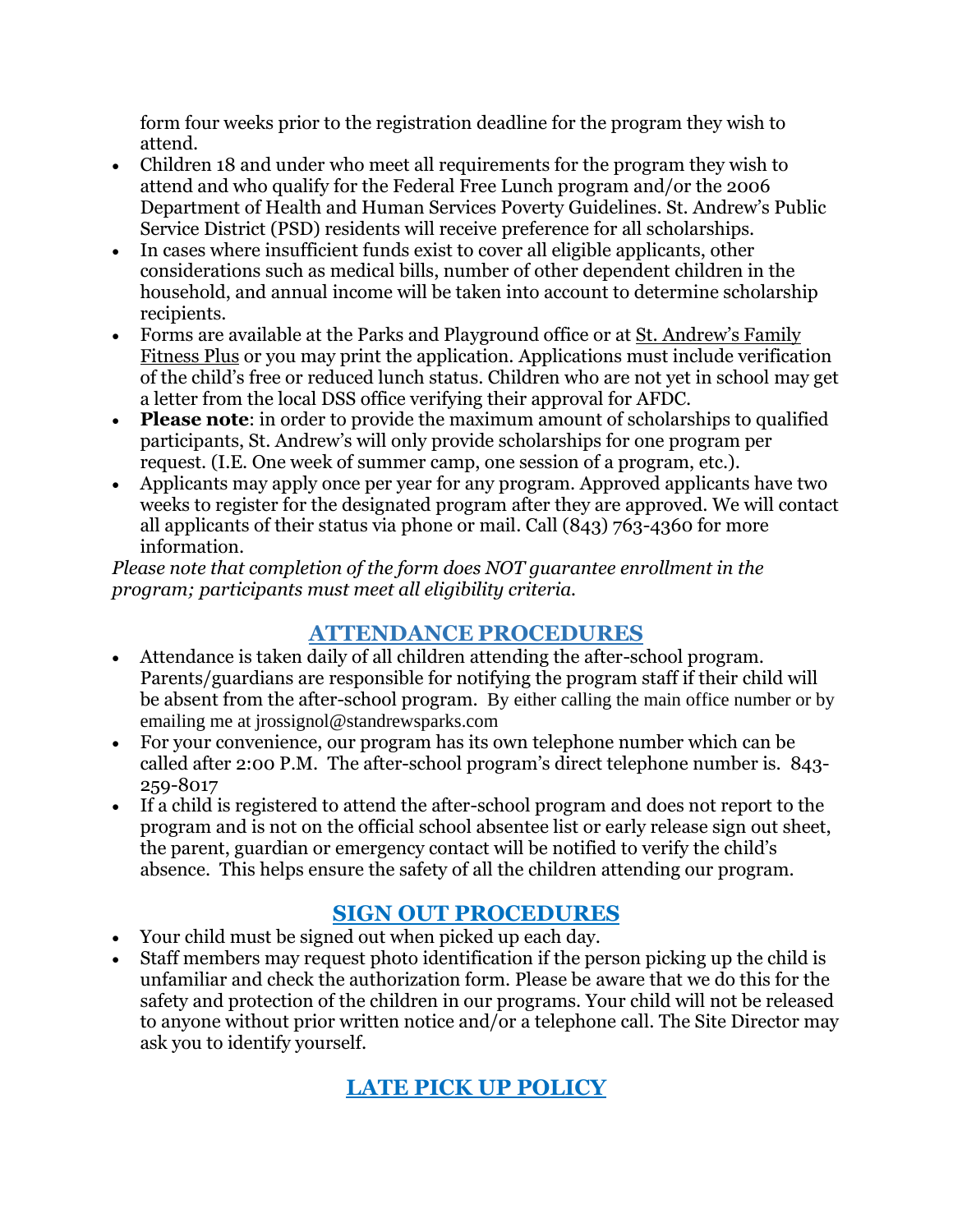- The after-school program closes promptly each evening. All parents and/or guardians are expected to pick up their children on time. If you are unable to do so, it is your responsibility to notify the Site Director that you will be late or are sending an alternate to pick up your child. If the alternate is not on your permitted to remove list, the Site Director may ask you for identification.
- In addition, please advise the individual picking up to bring photo identification with them. After the site closes, a staff member will attempt to contact the parent, guardian or emergency contact person by telephone. If a child remains at the after school program an hour after closing time and neither parents, guardians nor emergency contacts can be reached and there has been no communication from the parents or guardians, the local police department will be contacted and the child released into the custody of the appropriate law enforcement official.
- A \$1.00 late fee will be charged for each child for each minute after closing, if the parent/guardian is late picking up their child. This fee is due upon picking up your child or the next day. Three Late Pick-Ups may result in your child being dismissed from the program.

# **HEALTH/SAFETY/MEDICATIONS**

- Every site is equipped with multiple first aid kits. All team members are CPR/First Aid/AED Certified.
- The Site Director will notify parents if there is evidence of serious injury or illness. A written record will be kept of all injuries and accidents requiring first aid. A copy of the incident report will be kept on file.
- In case of emergency, illness, or injury to a child, the parent or guardian will be notified immediately. If the parents/guardian cannot be reached immediately, the emergency numbers on file will be called. In the event of an emergency warranting medical attention or considered life threatening, the Site Director will call 911 or take other necessary emergency procedures. Parents/guardians and/or emergency contacts will be contacted as well.
- If your child must take a prescription medication of any kind, you must notify the Site Director and give us all medical information upon registration.
- Over the counter medication will not be dispensed without a doctor's written authorization. All medication should be given to the Site Director to ensure proper usage. Children are not permitted to have medication in their possession to take on their own. Medication will never be given to a child by a staff member without the proper written authorization. No medication will be dispensed unless it is in its original container.

## **ROLES & RESPONSIBILITIES OF THE PARENTS**

- Parents and guardians are responsible for:
	- 1. Picking up their child(ren) by the close of the program;
	- 2. Conforming to the payment schedule of the program;
	- 3. Notifying the After School Program if:
		- a. Any information on the registration form changes (Telephone Numbers, Addresses, Pick up information)
		- b. Their child attended school, but will not be attending the after-school program on any given day or period of time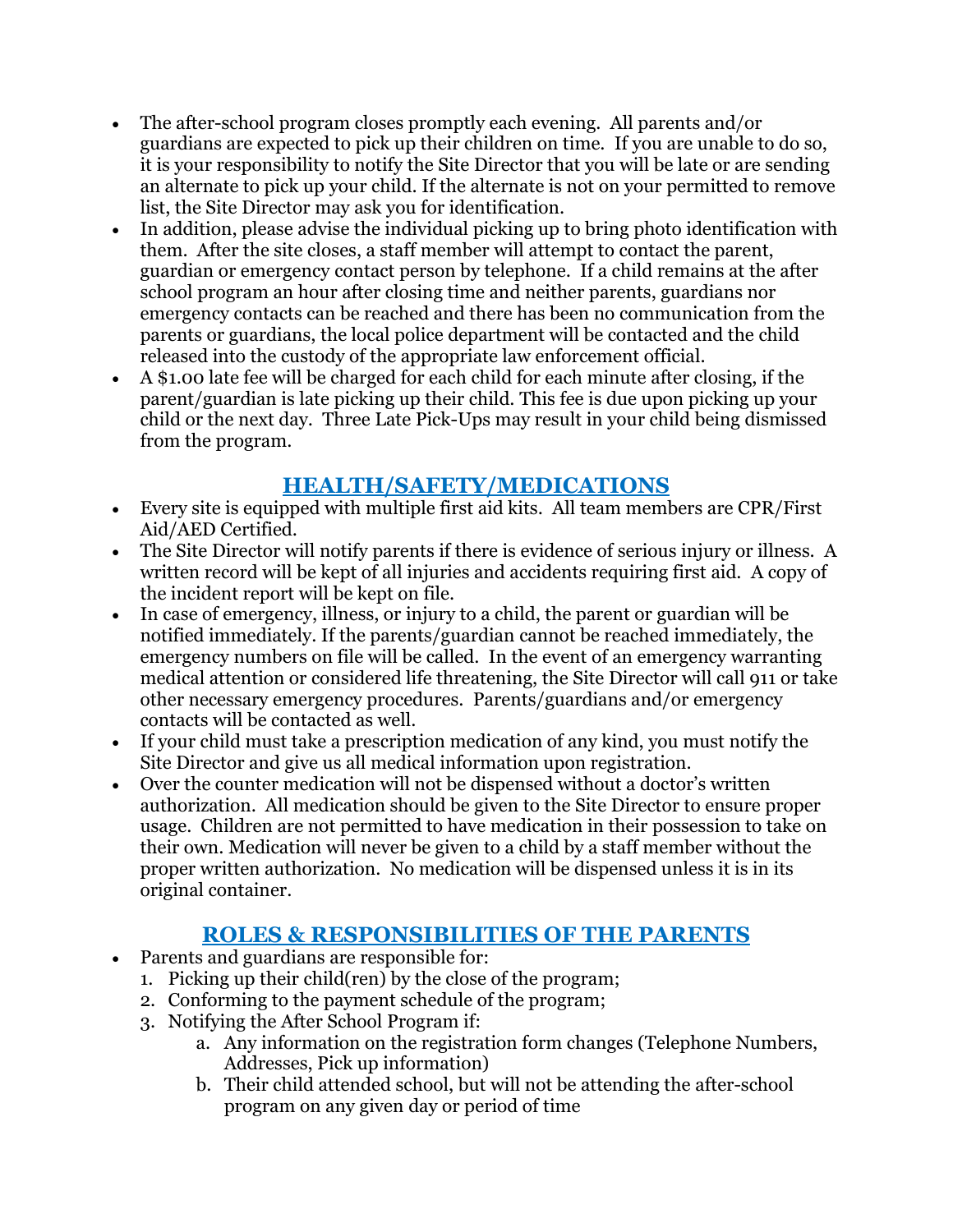- c. There is a change in the daily departure routine or the person picking up
- d. If the child was kept home from school due to illness that child cannot attend after school
- e. Their child is being withdrawn from the after-school program
- f. Their child's participation in the program is limited due to health or other impairments
- g. Their child is on any medication which must be dispensed while their child is at the after-school program, or if their child has any allergies.

*A child may be exited from the program if a parent does not meet the above responsibilities on a consistent basis.*

## **PERSONNEL**

- St. Andrew's Parks and Playground strives to maintain a staff to child ratio of 1 team member for every 8 children but at all times follow DSS regulations of teammate to child ratio. It is our goal to provide safer supervision so our team members can be more responsive and nurturing to the children in their care. All team members must meet educational and experience requirements for the position that they hold.
- All child care personnel function under the direct supervision of the Program Coordinator, an experienced child care professional who works on site to supervise the daily activities and safe operation of the program.
- Each team member must be background screened and meet the minimum requirements set forth by law. All team members also receive mandatory orientation and training prior to beginning their position that focuses on methods and guidelines for working with children.

## **DAILY ACTIVITIES**

- Upon dismissal from school, all children will report either to the school bus rider line or daycare rider line (depending on which school s/he attends).
- Once children arrive on site, they have time to eat their snack from home.
- Programs may vary, next children are dismissed for free play then mandatory homework and choice time .
- At SAPP, our team understands the importance of homework. Parents may choose how much homework is done by filling out our Homework contract.
- Our schedule blends educational and recreational activities between the hours of 3:00 P.M. and 6:00 P.M. that may include: foreign language, computer technology, reading, writing and math programs, science, drama, cooking, movies, arts and crafts, clubs and physical education programs. Free Choice is offered in many of our programs to children remaining at the program after 5:30 P.M.

DAILY SCHEDULE:

3:00 – 3:30 pm Arrive at Gym/Free Time

3:30-3:45-Snack

3:45-4:45- Choice Time

 Homework-All homework must be completed as per homework contract and checked by a counselor before child can make a choice of one of the following:

Craft

Steam

Physical Activity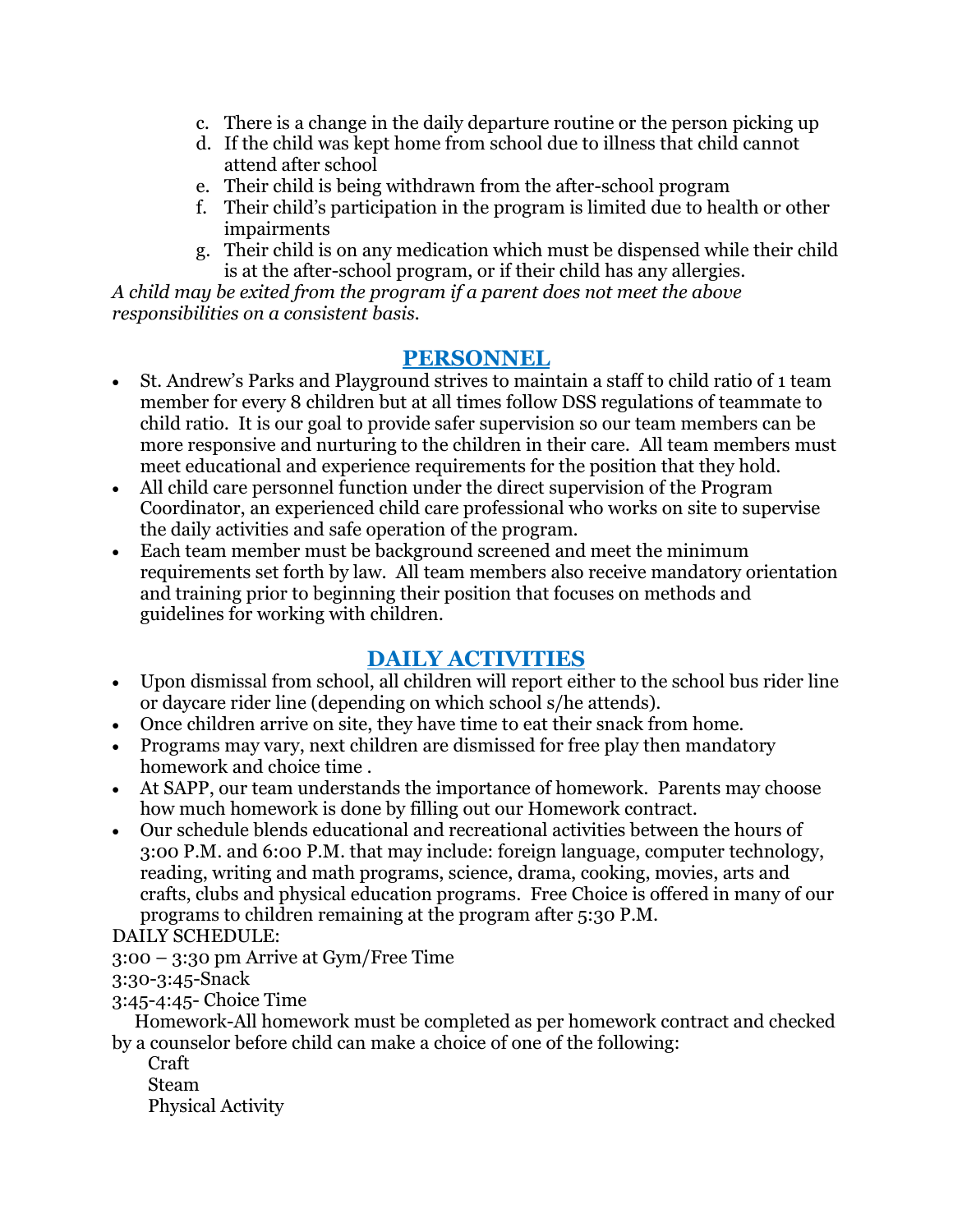Quiet Games 4:45 – 5:30pm Organized group game 5:30-6pm-Free Time/Pick UP

## **SCHOOL HOLIDAYS/EARLY RELEASE DAYS**

- St. Andrew's Parks & Playground will be closed on the following holidays: Labor Day, Thanksgiving Day, and the day after Thanksgiving, Christmas Day, the day after Christmas, New Year's Day, and Memorial Day.
- We will be open for most school holidays (including teacher workdays), fall, winter and spring breaks (at an additional cost).
	- Early Dismissal days will be an additional \$10 per child and is included in the after-school fee.
	- Teacher Workdays will be an additional \$15 per child (\$25 for non-after school participants). **\****Must register separately for teacher workdays!*
	- Thanksgiving Break, Winter Break, and Spring Break Camp prices vary depending on which camp you choose. Please note: most holiday camps include at least one field trip so the price may vary. **\****Must register separately for Holiday Camps!*
- Parents/guardians will receive information regarding field trips or special holiday schedules in advance. Sign up for these activities will take place at the front desk of the after-school program or online. There is an additional charge for field trips and holidays. Space may be limited and registration is on a first come, first served basis.

## **DISCIPLINE POLICY**

Should a disciplinary problem arise, staff will respond immediately to the situation. You will be contacted to pick up your child if the problem affects the safety and well-being of another participant and/or staff member, or if the problem cannot be resolved after fair warning. Significant behavior incidents will be documented, and parents will be asked to review and sign the documentation to ensure that you are kept informed of any concerns.

> Suspension is possible if a child deliberately harms another child and/or staff member, participates in the deliberate or willful destruction of personal or facility property, or if we cannot control your child's behavior. For the safety of all children and staff members, the following behaviors will not be tolerated, and disciplinary action will be taken immediately:

- Foul and sexually suggestive language
- Sexually suggestive behavior
- Hitting or striking other children and/or staff members
- Insubordination
- Damage and/or theft to other's property